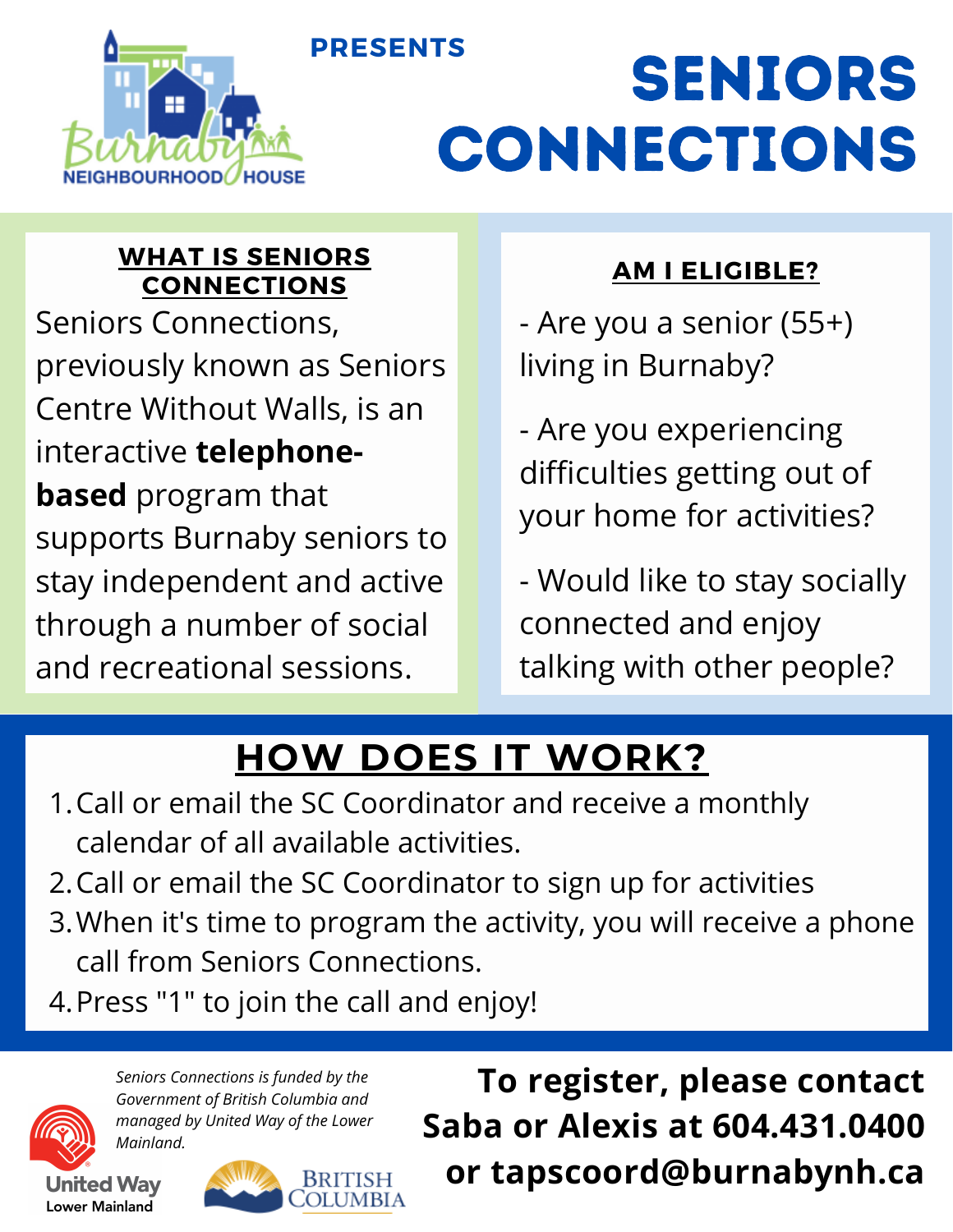# **PROGRAMS**

-SESSIONS TYPICALLY RUN BETWEEN 30-40 MINUTES -TO JOIN, CALL 604.431.0400 AND ASK FOR ALEXIS OR SABA

# **WEEKLY SESSIONS**

### **BOOKS AND BEYOND** TUESDAYS AT 1:00PM

Join us to discuss books, passages and words. Connect with other word lovers and try out some dramatic role-play! (optional)

### **MEDITATION AND MINDFULNESS** WEDNESDAYS AT 10:00AM

Share in some positive energy and learn new mindfulness exercises along the way!

# **BURNABY PUBLIC LIBRARY**

FRIDAYS AT 10:30 AM

Burnaby Public Library<br>www.bpl.bc.ca

Come chat with BPL and learn about services and opportunities available at the library and in Burnaby!

# **BI-WEEKLY SESSIONS**

### **BRAIN TEASERS** EVERY OTHER WEDNESDAY AT 3:00 PM Join us for a stimulating afternoon of word games, fun facts, brain teasers and more!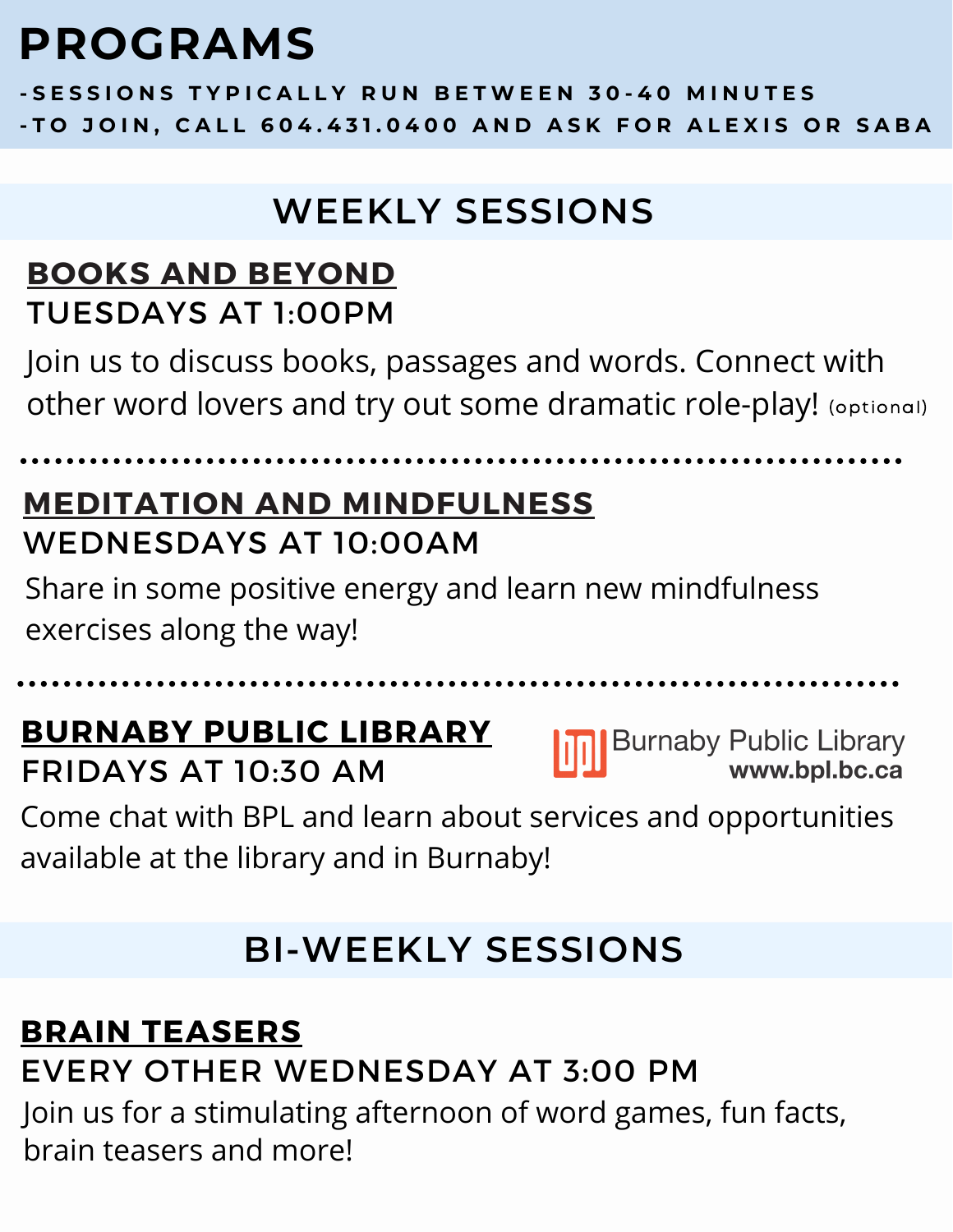# **PROGRAMS**

-SESSIONS TYPICALLY RUN BETWEEN 30-40 MINUTES

# **BI-WEEKLY CONTINUED**

### **SOMETHING NEW** EVERY OTHER WEDNESDAY AT 3:00 PM

If you like learning new things, you won't get bored here! Topics include science, psychology, food and more!

**TRAVELOGUES** EVERY OTHER THURSDAY AT 1:00 PM

Join us for an afternoon of travel and adventure!

- August 12th, *Denmark*
- August 26th, *Cuba*

# **EXPLORE BURNABY**

EVERY OTHER THURSDAY AT 1:00 PM

Learn about the history and culture of Burnaby with different topics featured each month:

- August 5th, *Burnaby Olympians*
- August 19th, *Big Bend*

### **FARSI CHAT**

### EVERY OTHER THURSDAY AT 3:30 PM

Connect with other Farsi speaking seniors in your community!

گروهی برای سالمندان فارسی زبان برنابی. گفتگویی خودمانی از طریق تلفن.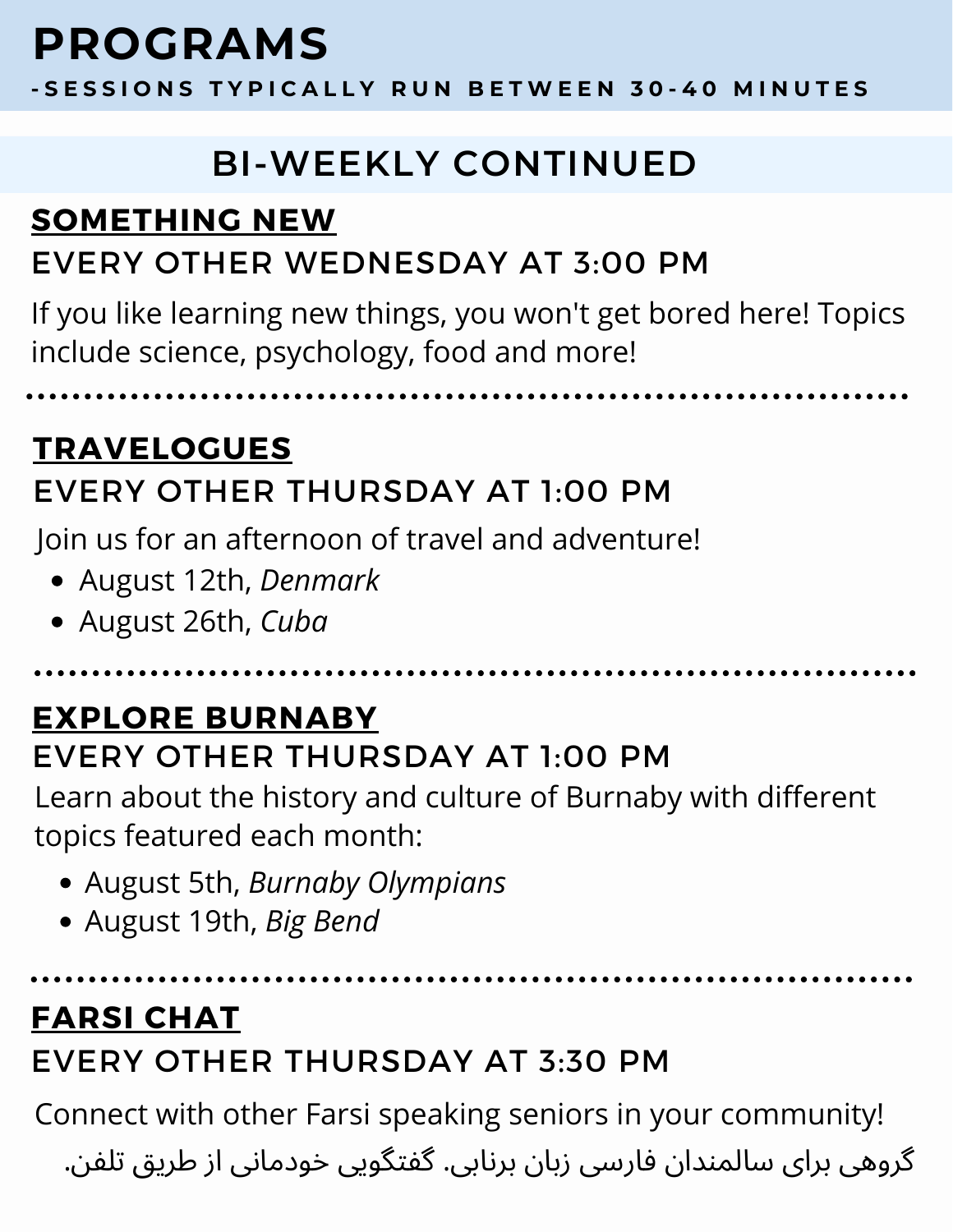# **PROGRAMS**

-SESSIONS TYPICALLY RUN BETWEEN 30-40 MINUTES

# **MONTHLY SESSIONS**

### **BNH FEEDBACK DISCUSSION GROUP**

### MONDAY, AUGUST 16 AT 1:00 PM

We'd like to hear your thoughts on the BNH Newsletter, our current virtual programs, seniors events and more!

# **SAFETY, PRIVACY AND YOUR RIGHTS** FIRST FRIDAY OF EACH MONTH AT 3:00 PM

Get tips on how to stay safe and protect your rights.

August 6th, *Preparing for Your Future (Health Care Decisions)*

### **ART CHAT: DOTILISM** LAST FRIDAY OF EACH MONTH AT 1:00 PM

Participate in a different art project every month. This month, get ready for dotilism! Dotilism is the practice in art of applying small strokes or dots of color to a surface so that from a distance they blend. **Please register before August 20th for supplies.**



*Thank you to the United Way of the Lower Mainland, BC Housing, and Beedie Development Group for making the printing of Seniors Connections program guide's possible!!*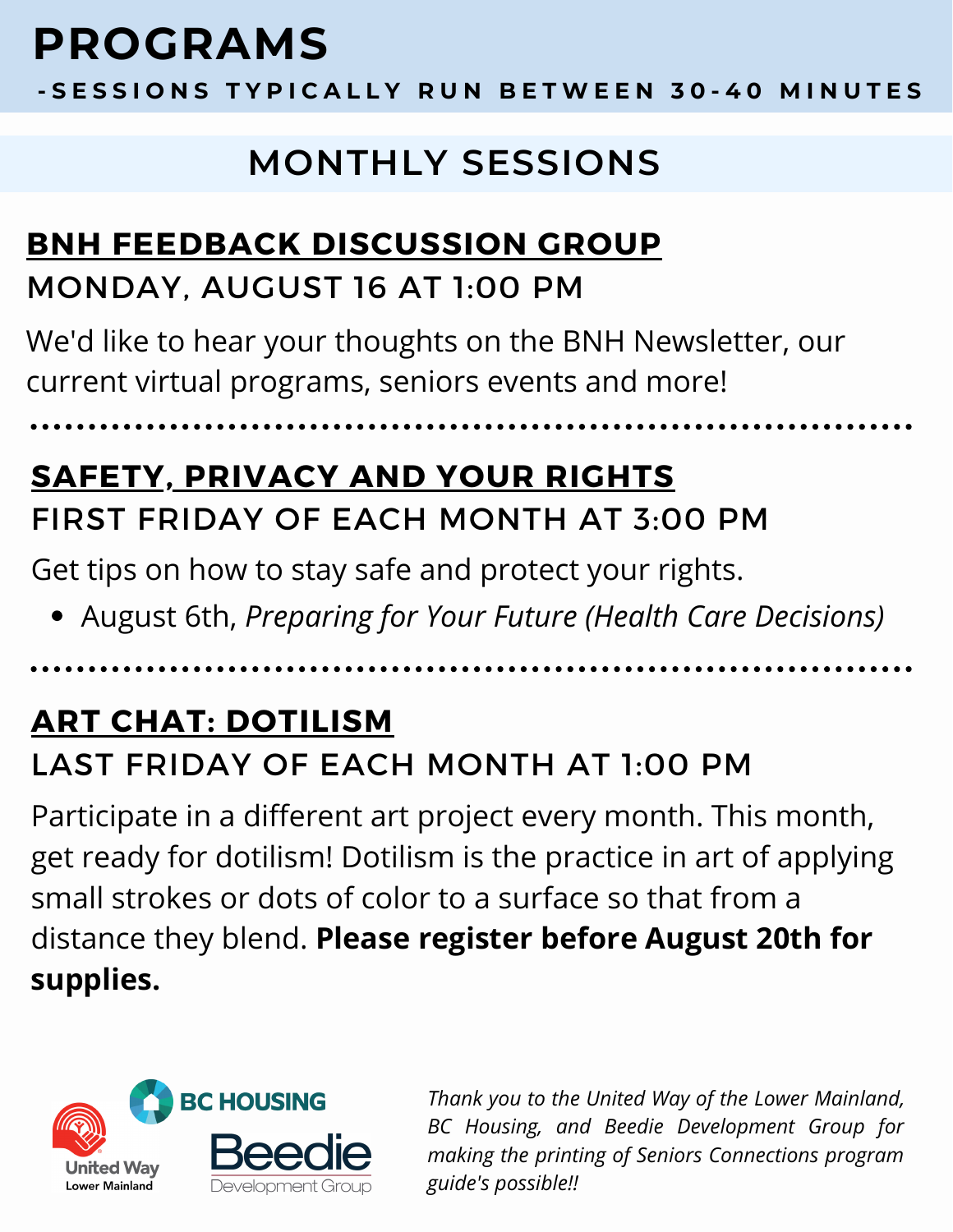### **GROUP CONDUCT & ETIQUETTE**

- Please allow the facilitator(s) to guide the group
- Please respect all group members and their opinions, even if you may disagree with them
- Allow everybody to contribute and do not dominate the conversation
- No disrespectful comments allowed
- Promote a positive and inclusive environment

If you are unable to abide by these guidelines, you may be removed from the session by the moderator

*If you have an issue with a group member, please contact Alexis at tapscoord@burnabynh.ca or 604.431.0400*

### **FREQUENTLY ASKED QUESTIONS**

### **Does it cost anything to participate?**

You must be a member of Burnaby Neighbourhood House (\$5 - subsidies available).

#### **Do I have to talk?**

No, you do not have to talk. But all participants are introduced by their first name at the beginning of a session so that people know who is on the call.

#### **Will the other participants know who I am?**

You will just be a voice and a name on the phone! Nobody will know what you look like, where you live, or even your phone number.

#### **What if I want to chat more with another participant?**

We're glad that you are making friends through the program! To protect people's privacy, please contact the SC Coordinator

#### **I want to join but I don't see any programs that interest me.**

We greatly value your suggestions! Please call the SC Coordinator.

#### **PLEASE CONTACT ALEXIS AT TAPSCOORD@BURNABYNH.CA OR 604.431.0400**